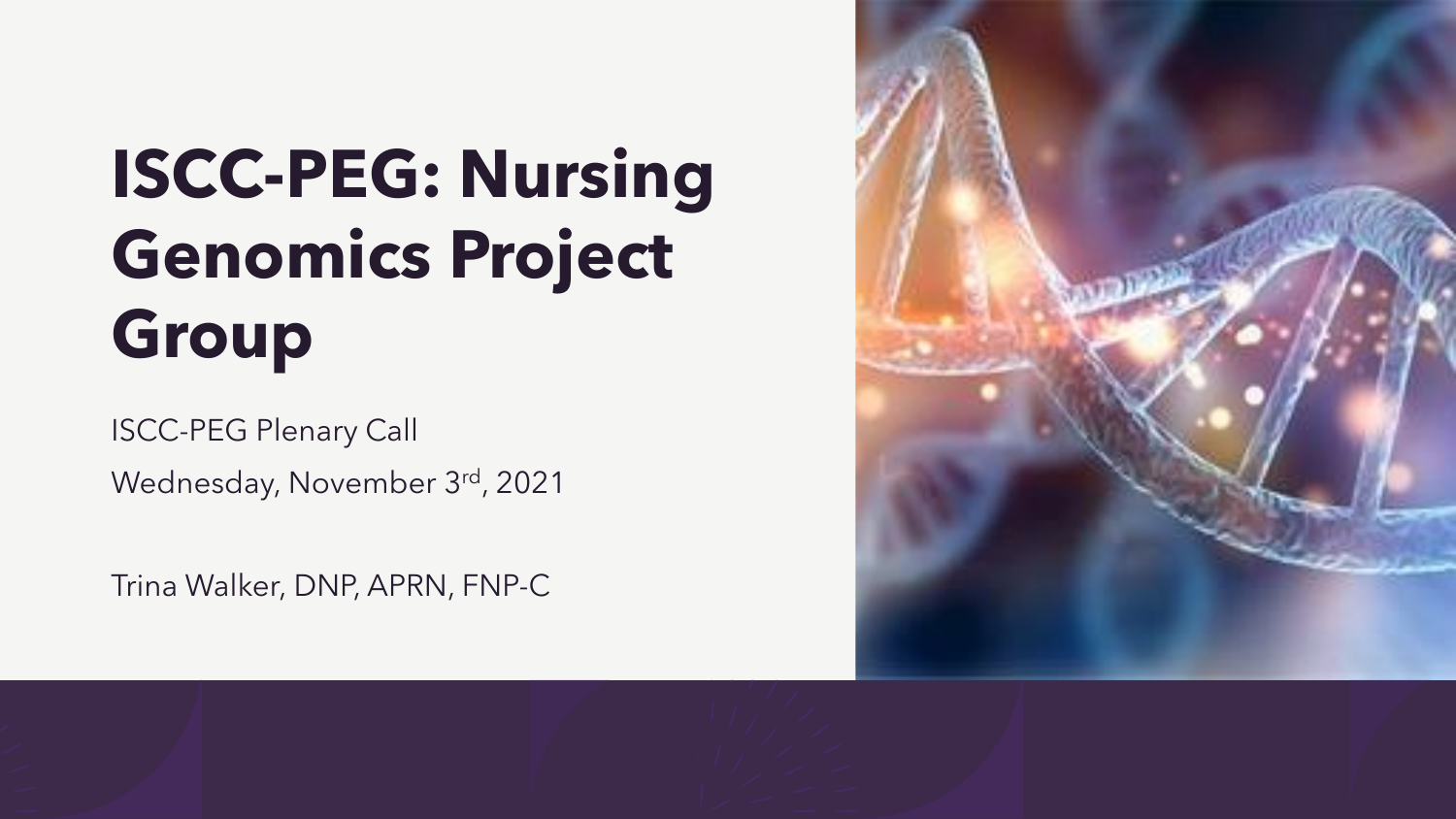## **Overview of the Nurse**

- Multiple roles
- RN
- Advanced practice
	- Nurse Practitioner
	- Nurse Leadership and Administration
	- Clinical Nurse Specialists
	- Nurse Anesthetist
	- Nurse Scientist
- Nursing faculty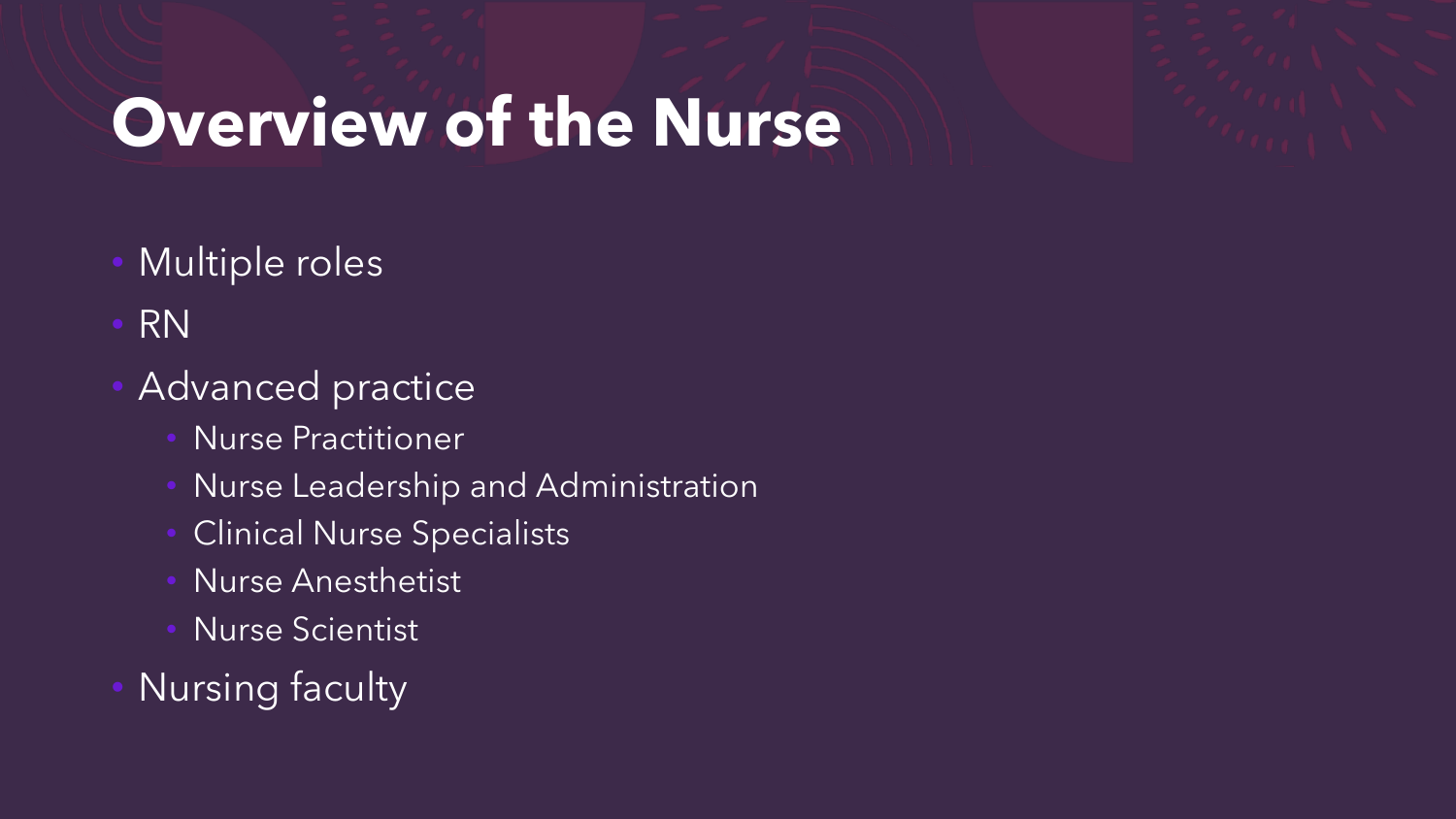## **Overview of the Problem**

- Largest healthcare profession
	- High level of direct patient engagement
	- Most trusted
	- **Frontline**
- Limited knowledge
	- Current practitioners
	- Nursing faculty
- Key to implementing precision health initiatives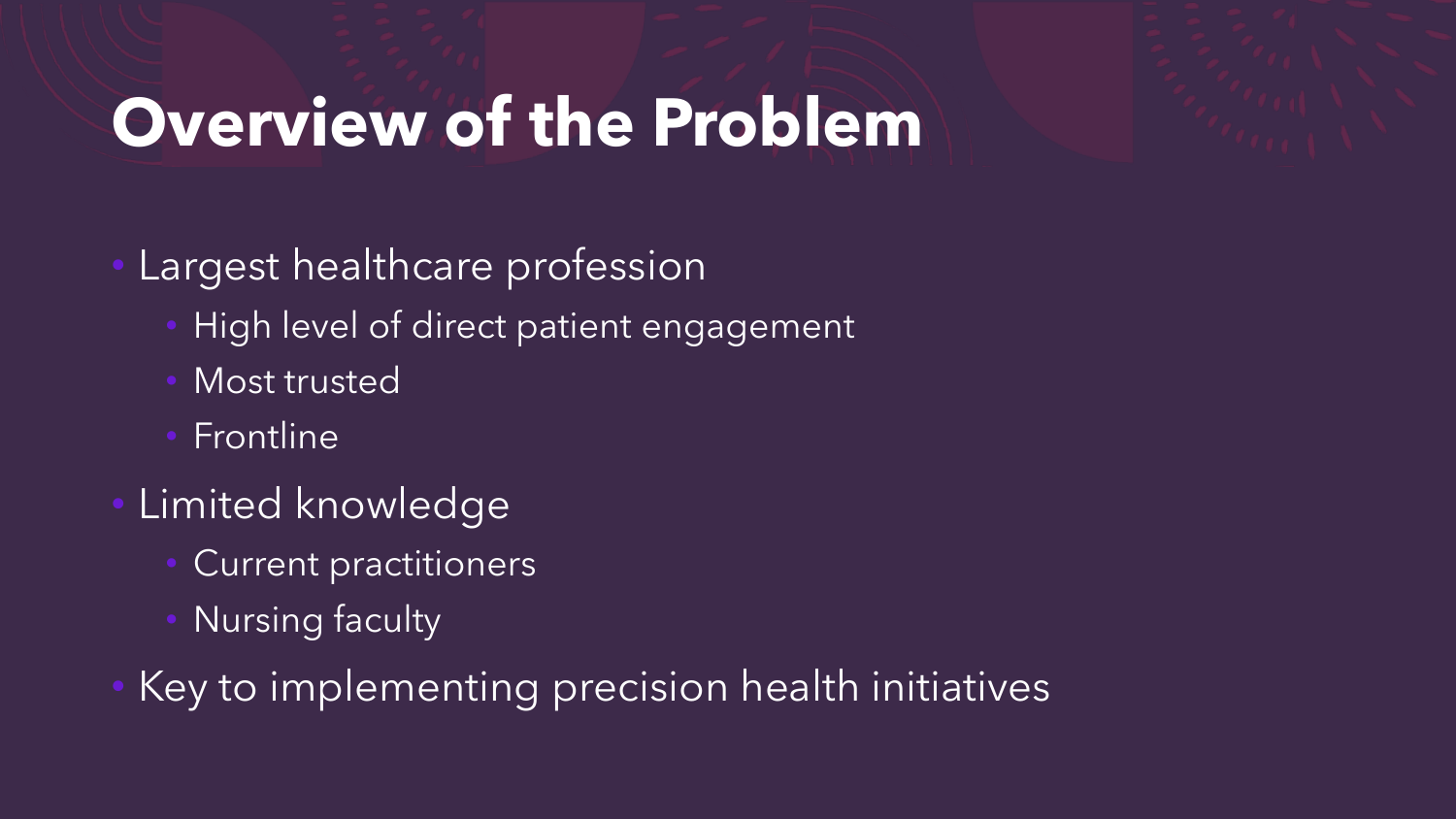#### **Overall Mission**

This project group aims to support the integration of genetics and genomics into nursing education and practice at all levels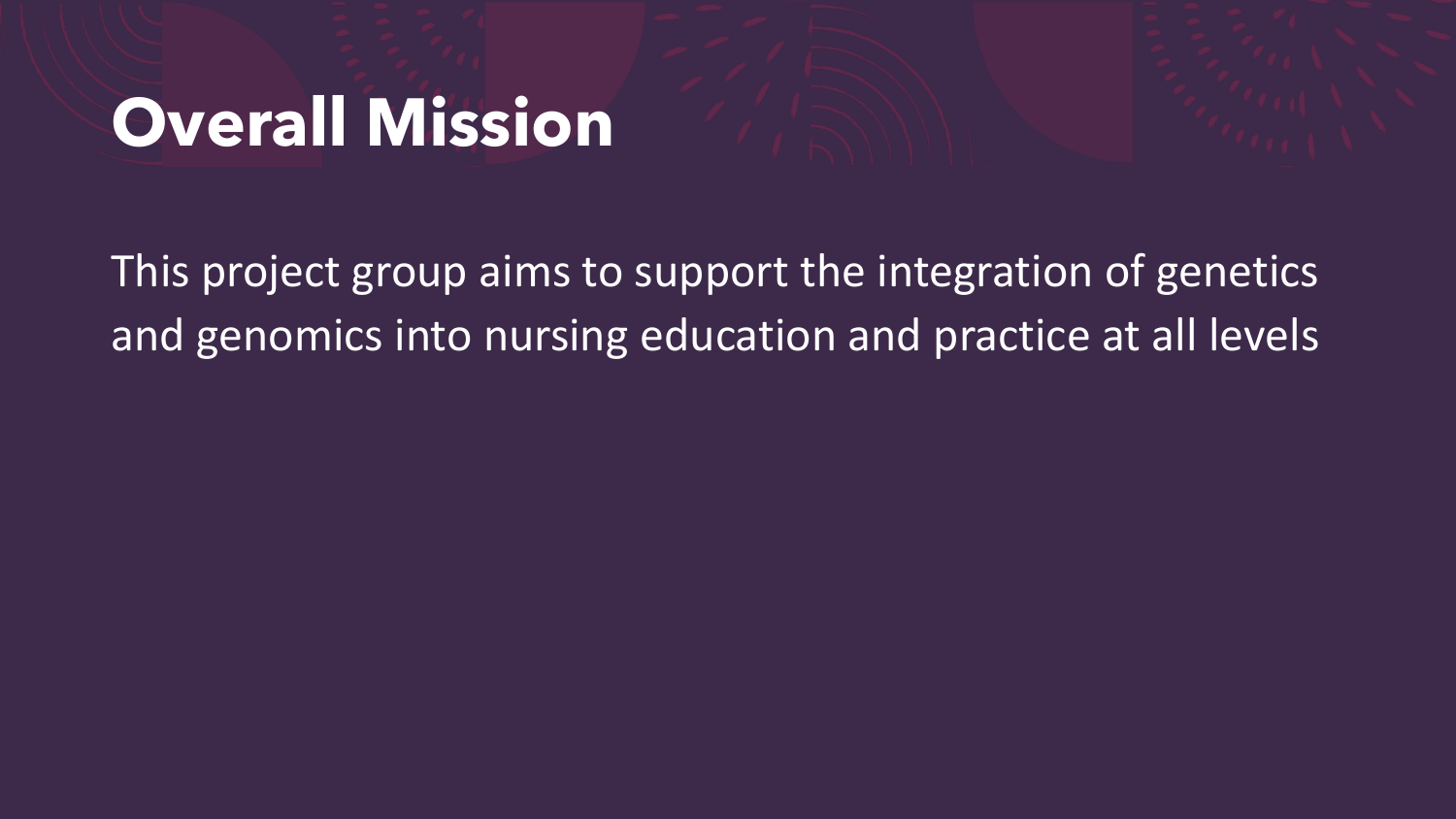# **Goals**



- 1. Define the role of the nurse in genetics and genomics
- 2. Obtain support of nursing leaders to ensure continued emphasis of genetics and genomics in routine nursing education and practice
- 3. Assemble available comprehensive and accessible working resources for nursing faculty, practicing nurses, and advanced practice clinicians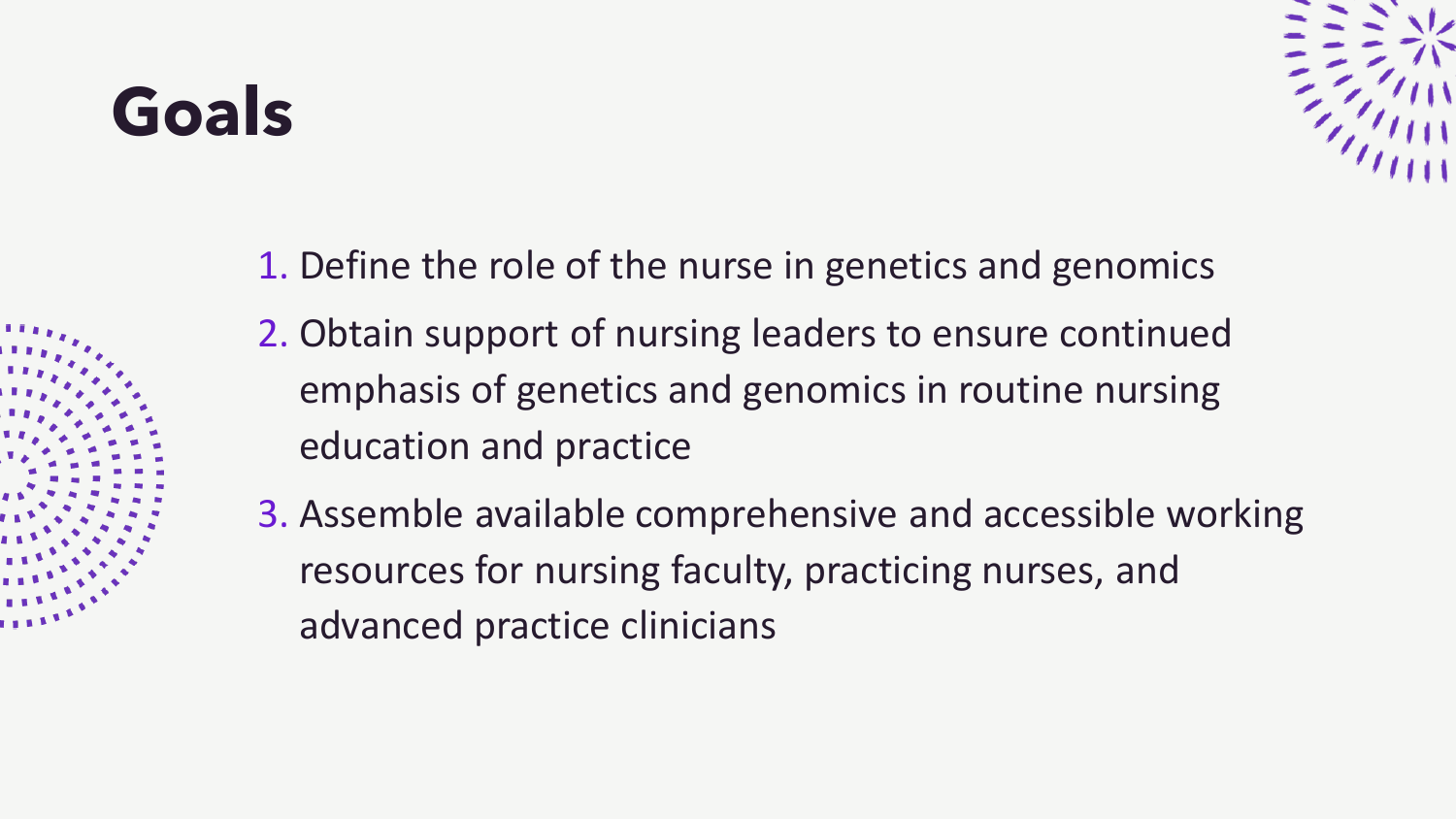## **Potential Activities/Initiatives**

- Landscape analysis to help us identify gaps
- Fill the gaps
- Offer ongoing dissemination
- Interdisciplinary focus
- Plug and play modules
- Develop a strategic plan for implementation and integration into nursing education and practice